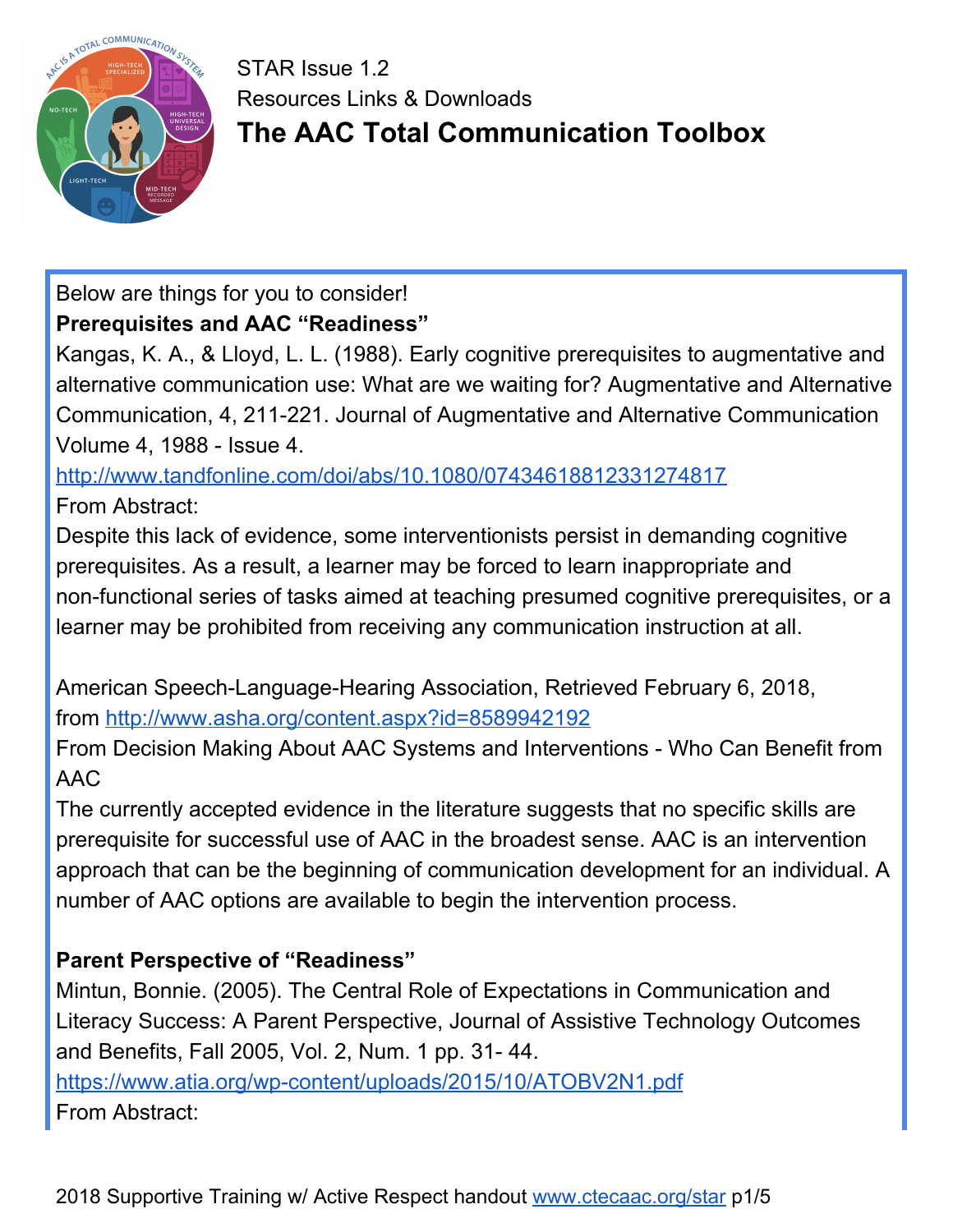

In many cases, sophisticated technology may be just what people with the most complicated impairments need. … the competencies she has demonstrated with it are way beyond anything she had been able to show with less complex technology. … [Her] experiences should serve as an example for many underserved people who could benefit from AAC, including individuals with apparently severe and profound cognitive disabilities.

**Presume Competence: A guide to successful, evidence-based principles for supporting and engaging individuals with autism** Version 1.0, Revised 10/10/2015 John P. Hussman, Ph.D. Hussman Institute for Autism http://www.hussmanautism.org

## **Defining the 5 categories in the Total Communication Toolbox**

# **High Tech Universal Design Tools**

Definition of "universal design" Center for Universal Design, North Carolina State University: The design of products and environments to be usable by all people, to the greatest extent possible, without the need for adaptation or specialized design. Origin of the term "universal design" <http://universaldesign.ie/What-is-Universal-Design/The-7-Principles/>

## Universal Design for Learning

## [http://udlguidelines.cast.org](http://udlguidelines.cast.org/)

Universal Design for Learning is a set of principles for curriculum development that give all individuals equal opportunities to learn. UDL provides a blueprint for creating instructional goals, methods, materials, and assessments that work for everyone--not a single, one-size-fits-all solution but rather flexible approaches that can be customized and adjusted for individual needs.

AAC high tech universally designed communication tools are those that are so 0

2018 Supportive Training w/ Active Respect handout [www.ctecaac.org/star](http://www.ctecaac.org/star) p2/5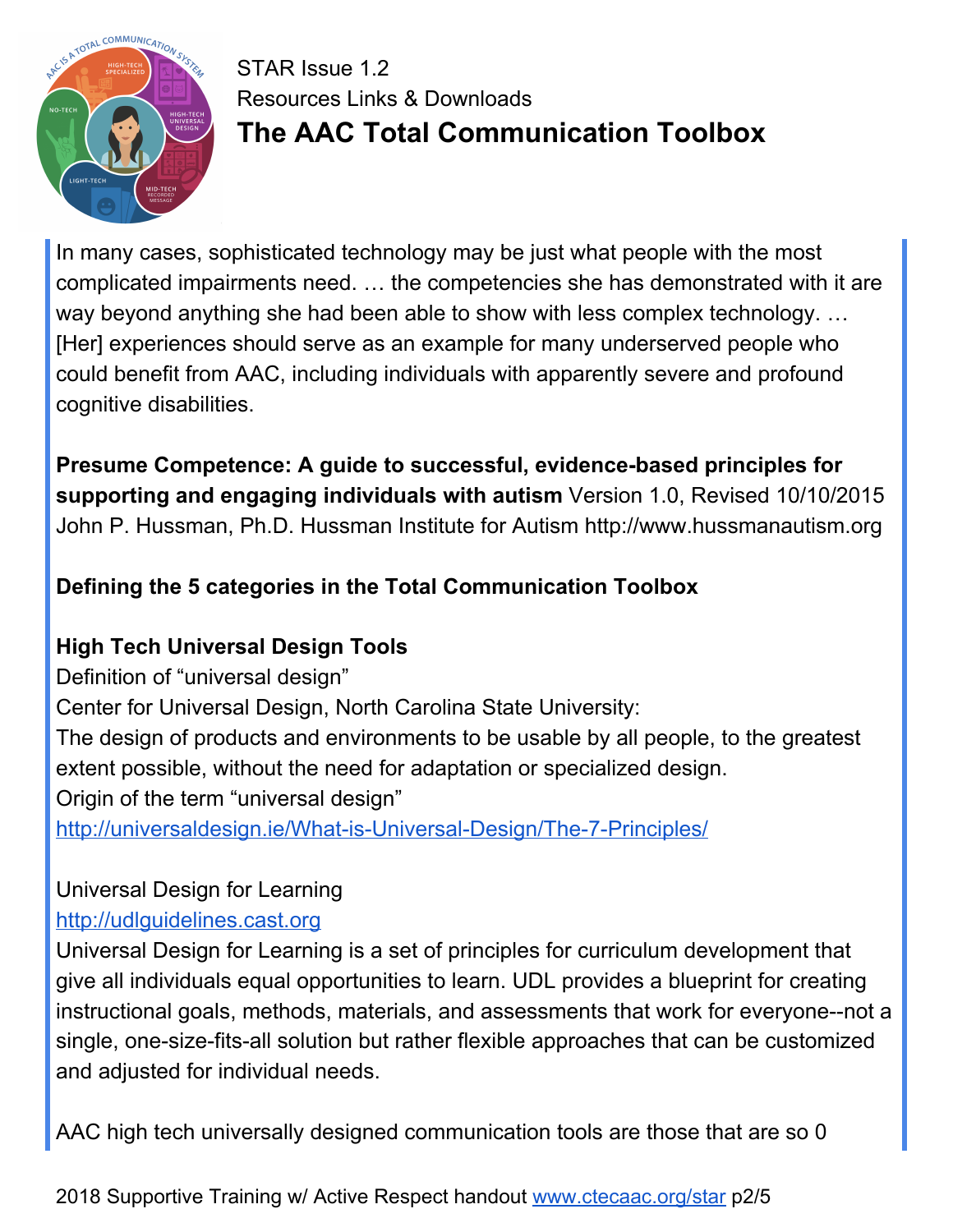

These AAC tools have dynamic screen displays. This means that language symbols can be linked to other pages or overlays. Touching the symbol can automatically open expanded, related vocabulary. Touching the symbol can also produce synthesized (computer generated) speech.

#### **Light Tech Tools**

Sometimes called "low tech," these are "inexpensive devices that are simple to make and easy to obtain." (From Assistive Technologies: Principles and Practice, by Albert M. Cook PhD PE and Janice Miller Polgar PhD OT, 4th edition, 2017.)

These tools don't use electricity or batteries and can be made of common materials like magazine pictures and cardboard. A light tech system can be elaborate, like a laminated flip book of vocabulary or it can be basic, like symbols drawn on a piece of paper. Light tech can be used with eye gaze as a means to select and through partner assisted scanning, in which another person helps by listing or "scanning" through possible choices.

Ten Tips for Partner Assisted Scanning

[https://www.med.unc.edu/ahs/clds/resources/deaf-blind-model-classroom-resources/pa](https://www.med.unc.edu/ahs/clds/resources/deaf-blind-model-classroom-resources/partner-assisted-scanning) [rtner-assisted-scanning](https://www.med.unc.edu/ahs/clds/resources/deaf-blind-model-classroom-resources/partner-assisted-scanning)

Every high or mid tech AAC user should have a light tech back-up system, in case their primary system is not working.

#### **Mid Tech (Recorded Message) Tools** -

These tools have an auditory component, using digitized or recorded speech. Words or messages are recorded verbally and are heard when buttons are activated. These voice output devices come in many shapes and sizes.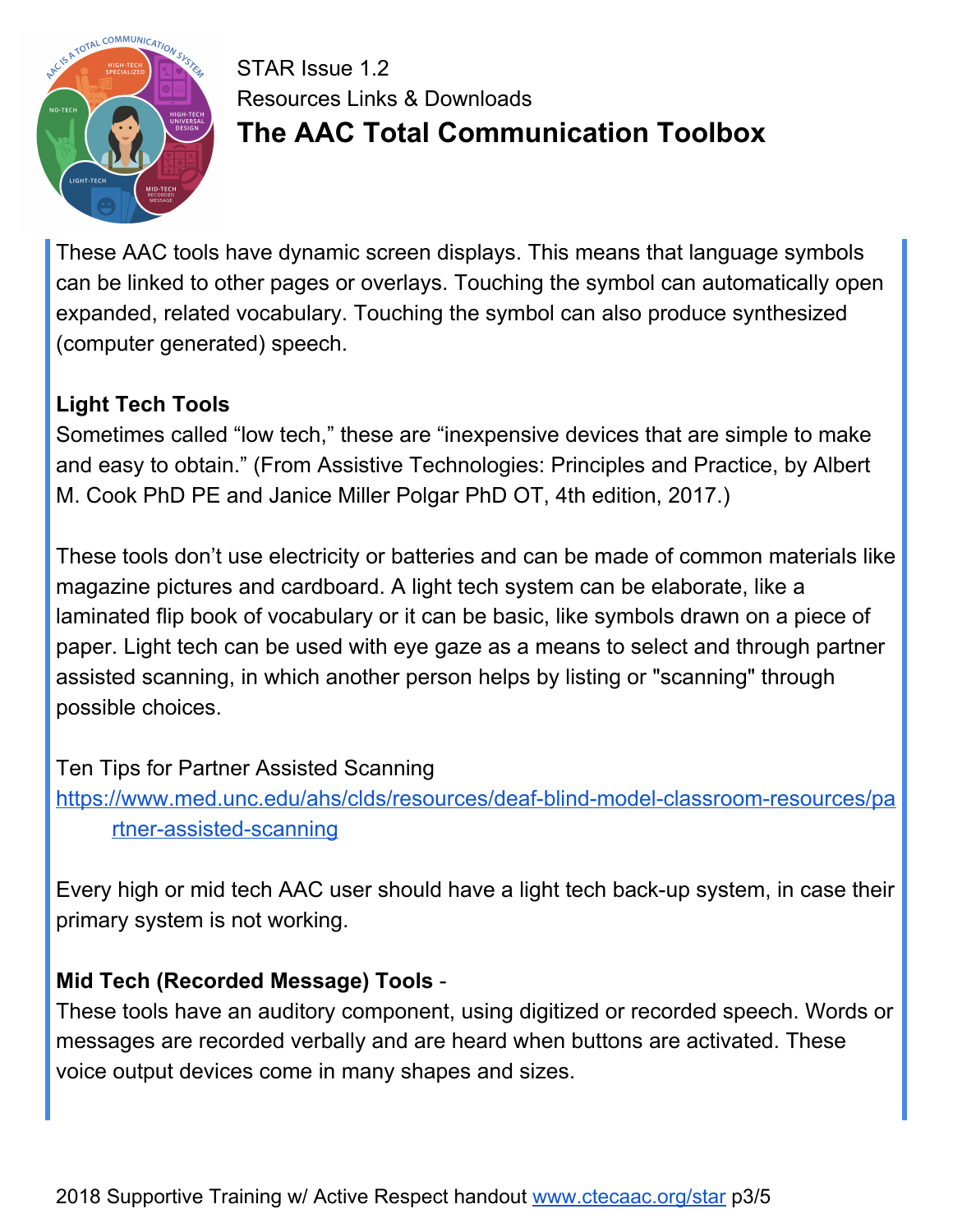

Multiple level mid tech tools have static (fixed) displays, in which symbols or pictures are arranged on individual pages. One page must be physically removed and replaced by another to have access to additional vocabulary.

#### **High Tech Specialized Tools** -

These tools are also called "designated devices" or speech generating devices (SGDs). They have dynamic screen displays in which language symbols can be linked to other pages or overlays. Activating the symbol can automatically open expanded, related vocabulary as well as produce synthesized (computer generated) speech.

Though these tools have touch screens like High Tech Universally Designed tools, they also have other access options besides touch or "direct select." They can be indirectly activated by switches, joystick or other mouse control, head tracking using infrared sensing and eye gaze technology.

These tools are available in various sizes to accommodate physical or visual impairments, as mentioned in the video. A customized keyguard (plastic grid over the screen) allows someone to touch one key without accidentally activating others. There are more and more sources for custom key guards.

<https://bltt.org/keyguards/>

Individuals who have Cortical Visual Impairment (CVI), an impairment caused by the brain, not by the eyes, can use features like variable screen lighting, specific colors and customizable symbols.

Cortical Visual Impairment: The Everyday Impact on People who use AAC – June 6, 2017. Dr. Christine Roman-Lantzy, Ph.D. and Sarah Blackstone, PhD, CCC-SLP [https://www.isaac-online.org/english/news/webinars/archived-webinars/cortical-visual-i](https://www.isaac-online.org/english/news/webinars/archived-webinars/cortical-visual-impairment/) [mpairment/](https://www.isaac-online.org/english/news/webinars/archived-webinars/cortical-visual-impairment/)

#### **No Tech Tools** -

2018 Supportive Training w/ Active Respect handout [www.ctecaac.org/star](http://www.ctecaac.org/star) p4/5